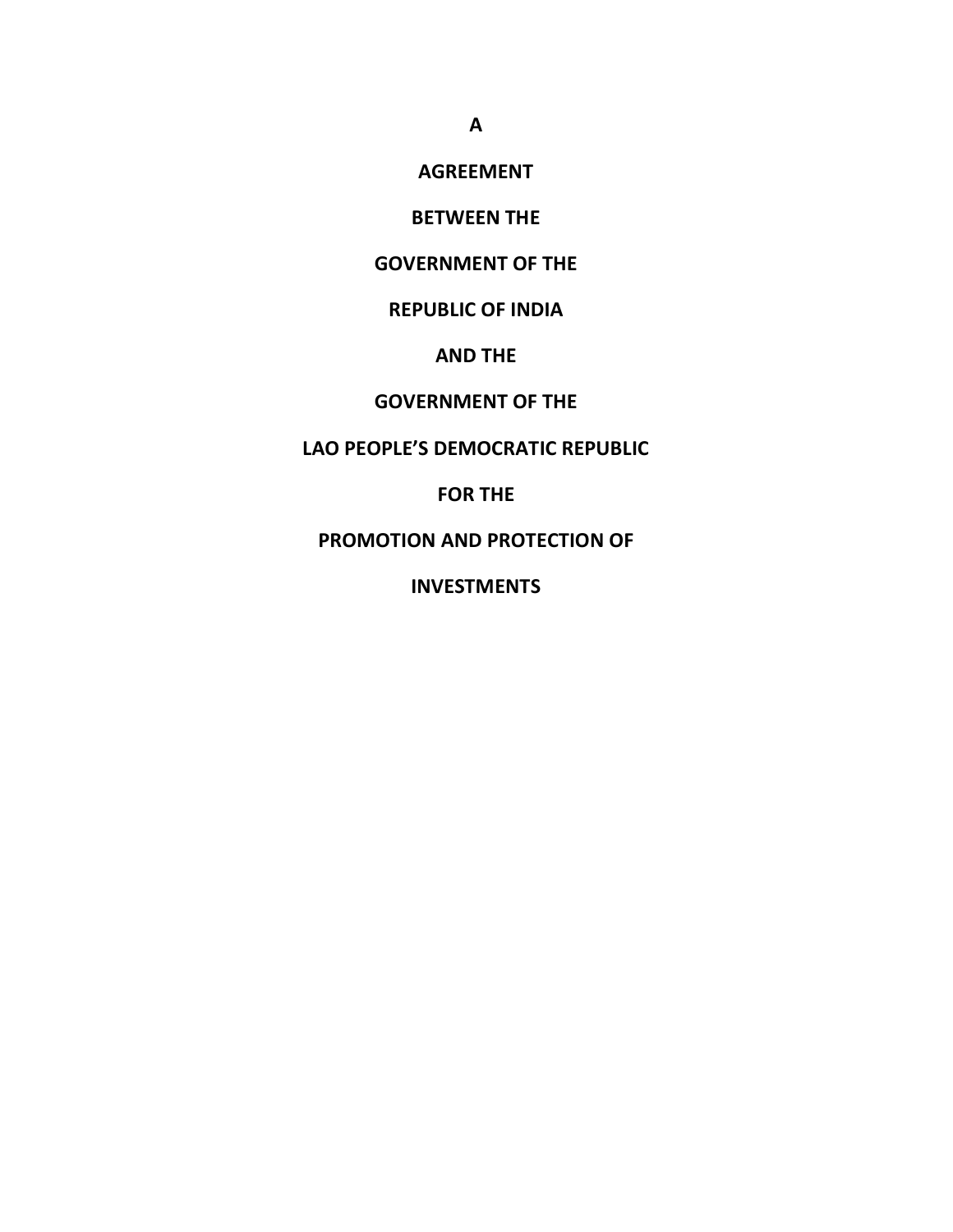The Government of the Republic of India and the Government of the Lao People's Democratic Republic (hereinafter referred to as the 'Contracting Parties");

Desiring to create conditions favourable for fostering greater investment by investors of one State in the territory of the other State;

Recognising that the encouragement and reciprocal protection under international agreement of such investment will be conducive to the stimulation of individual business initiative and will increase prosperity in both States;

Have agreed as follows:

### **ARTICLE 1**

#### **Definitions**

For the purposes of this Agreement:

- (a) "Companies" means:
	- (i) in respect of the Republic of India: corporations, firms and associations incorporated or constituted or established under the law in force in any part of India;
	- (ii) in respect of the Lao People's Democratic Republic: corporations, firms and associations incorporated or constituted under the law in force in any part of the territory of the Lao People's Democratic Republic.

(b) "Investment" shall mean every kind of asset established or acquired, including changes in the form of such investment, in accordance with the national laws of the Contracting Party in whose territory the investment is made and in particular, though not exclusively, includes:

- (i) movable and immovable property as well as other rights such as mortgages, liens and pledges;
- (ii) shares in and stock and debentures of a company and any other similar forms of participation in a company;
- (iii) claims to money or to any performance under contract having a financial value;
- (iv) I ntellectual property rights including goodwill, technical processes and know-how, in accordance with the relevant laws of the respective Contracting Party;
- (v) business concession conferred by law or under contract, including concessions to search for and extract natural resources;
- (c) "Investor" means any national or company of a Contracting Party
- (d) "nationals" means: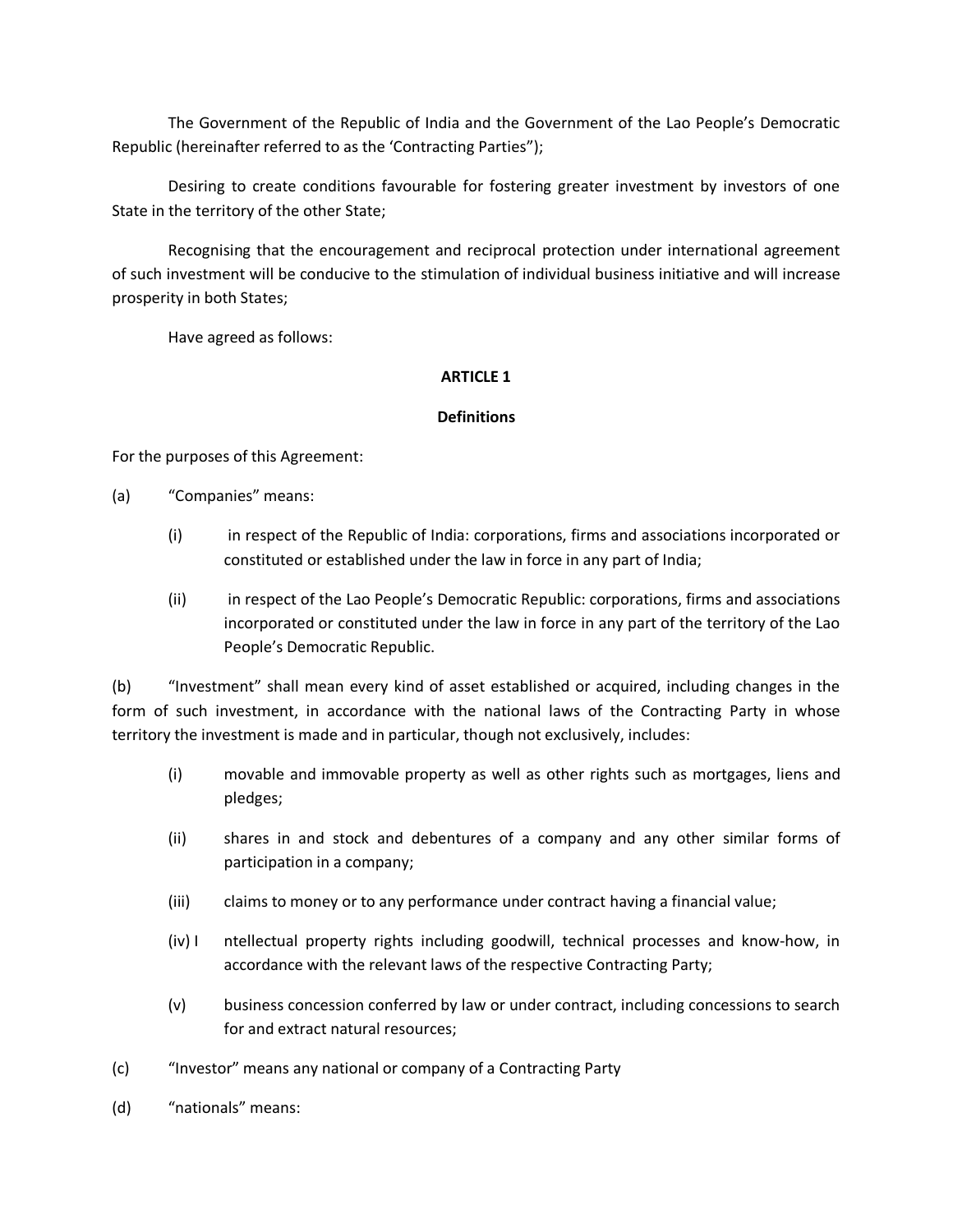- (i) in respect of the Republic of India: natural persons deriving their status as Indian nationals from the law in force in India;
- (ii) in respect of the Lao People's Democratic Republic: physical persons deriving their status as nationals of the Lao People's Democratic Republic from the law in force in the Lao People's Democratic Republic;

(e) "Returns" means the monetary amounts yielded by an investment such as profit, interest, capital gains, dividends, royalties and fees;

- (f) "Territory" means:
	- (i) in respect of the Republic of India: the territory of the Republic of India including its territorial waters and the airspace above it and other maritime zones including the Exclusive Economic Zone and continental shelf over which the Republic of India has sovereignty, sovereign rights or exclusive jurisdiction in accordance with its laws in force, the 1982 United Nations Convention on the Law of the Sea and International Law.
	- (ii) in respect of the Lao People's Democratic Republic: all the territory over which the Lao People's Democratic Republic has sovereignty or jurisdiction in accordance with international law.

### **ARTICLE 2**

#### **Scope of the Agreement**

This Agreement shall apply to all investments made by investors of either Contracting Party in the territory of the other Contracting Party, accepted as such in accordance with its laws and regulations, whether made before or after the coming into force of this Agreement.

#### **ARTICLE 3**

## **Promotion and Protection of Investment**

(1) Each Contracting Party shall encourage and create favourable conditions for investors of the other Contracting Party to make investments in its territory, and admit such investments in accordance with its laws and policy.

(2) Investments and returns of investors of each Contracting Party shall at all times be accorded fair and equitable treatment in the territory of the other Contracting Party.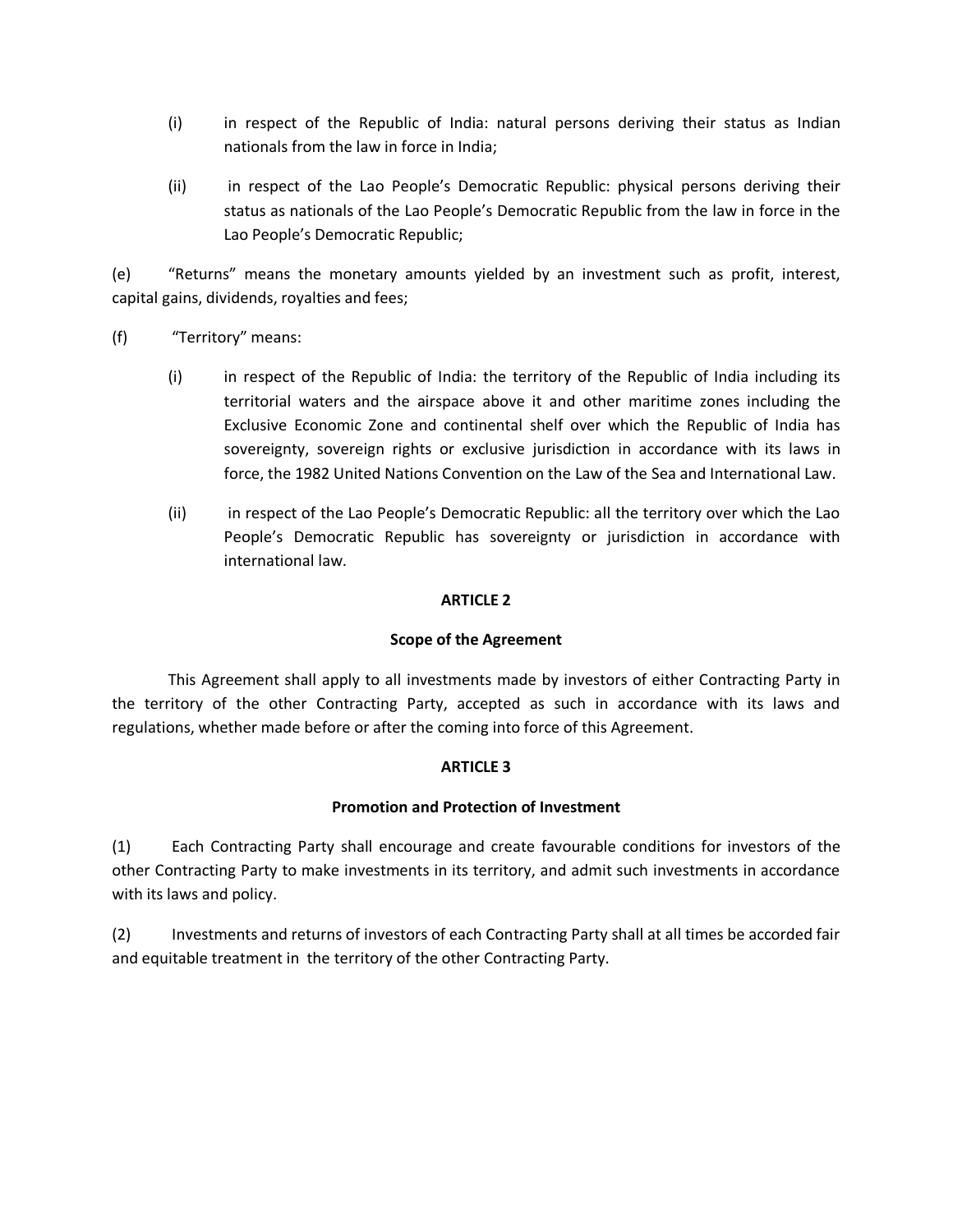### **ARTICLE 4**

### **National Treatment and Most-Favoured-Nation Treatment**

(1) Each Contracting Party shall accord to investments of investors of the other Contracting Party, treatment which shall not be less favourable than that accorded either to investments of its own investors or investments of investors of any third State.

(2) Each Contracting Party shall in its territory accord to investments of investors of the other Contracting Party, as regards management, maintenance, use, enjoyment or disposal of their investment, fair and equitable treatment which shall not be less favourable than that accorded either to investments of its own investors or to investments of investors of any third State, whichever is more favourable to the investors concerned.

(3) The provisions of paragraphs (1) and (2) above shall not be construed so as to oblige one Contracting Party to extend to the investors of the other the benefit of any treatment, preference or privilege resulting from:

- (a) any existing or future customs unions, free trade area, economic communities or similar international agreement to which it is or may become a party, or
- (b) any international agreement or arrangement relating wholly or mainly to taxation or any domestic legislation relating wholly or mainly to taxation.

## **ARTICLE 5**

#### **Expropriation**

(1) Investments of investors of either Contracting Party shall not be nationalised, expropriated or subjected to measures having effect equivalent to nationalisation or expropriation (hereinafter referred to as "expropriation") in the territory of the other Contracting Party except for a public purpose in accordance viith law on a non-discriminatory basis and against fair and equitable compensation. Such compensation shall amount to the genuine value of the investment expropriated immediately before the expropriation or before the impending expropriation became pubic knowledge, whichever is the earlier, shall include interest at a fair and equitable rate until date of payment, shall be made without unreasonable delay; be effectively realizable and be freely transferable. V

(2) The investor affected shall have right, under the law of the Contracting Party making the expropriation, to review, by a V judicial or other independent authority of that Party, of his or its case and of the valuation of his or its investment in accordance with the principles set out in this Article. The Contracting Party making the expropriation shall make every endeavour to ensure that such review is carried out promptly.

(3) Where a Contracting Party expropriates the assets of a V company which is incorporated or constituted under the law in force in any part of its own territory, and in which investors of the other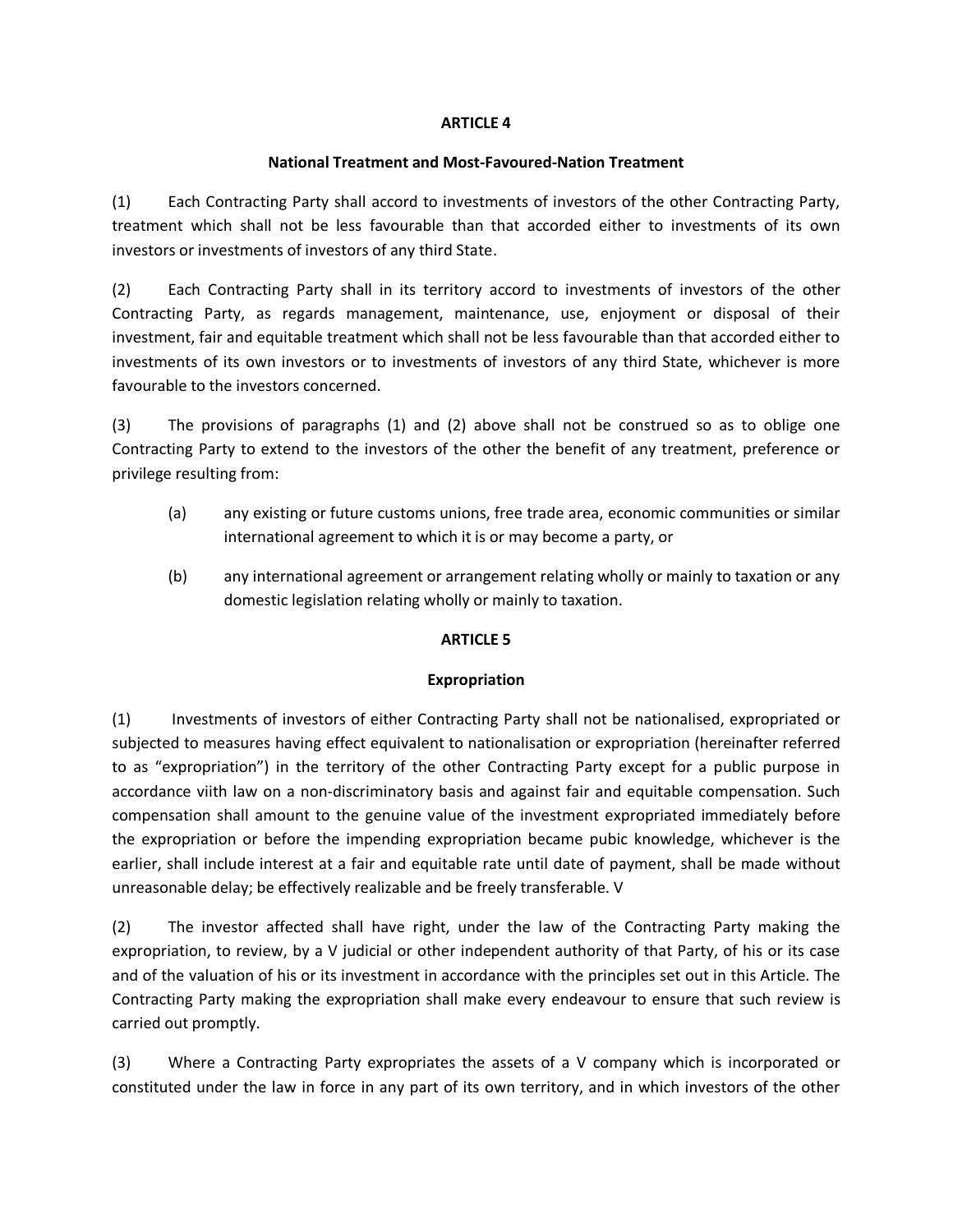Contracting Party own shares, it shall ensure that the provisions of paragraph (I) of this Article are applied to the extent necessary to ensure fair and equitable compensation in respect of their investment to such investors of the other Contracting Party who are owners of those shares.

## **ARTICLE 6**

#### **Compensation for Losses**

(1) Investors of one Contracting Party whose investments in the territory of the other Contracting Party suffer losses owing to war or other armed conflict, a state of national emergency or civil disturbances in the territory of the latter Contracting Party shall be accorded by the latter Contracting Party treatment, as regards restitution, indemnification, compensation or other settlement, no less favourable than that which the latter Contracting Party accords to its own investors or to investors of any third State. Resulting payments shall be freely transferable.

(2) Without prejudice to paragraph (1) of this Article, investors of one Contracting Party who in any of the situations referred to in that paragraph suffer losses in the territory of the other Contracting Party resulting from:

- (a) requisitioning of their property by its forces or authorities, or
- (b) destruction of their property by its forces or authorities, which was not caused in combat action or was not required by the necessity of the situation,

shall be accorded restitution or adequate compensation. Resulting payments shall be freely transferable.

#### **ARTICLE 7**

## **Repatriation of Investment and Returns**

(1) Each Contracting Party shall permit all funds of an investor of the other Contracting Party related to an investment in its territory to be freely transferred, without unreasonable delay and on a non-discriminatory basis. Such funds may include:

- (a) Capital and additional capital amounts used to maintain and increase investments;
- (b) Net operating profits including dividends and interest in proportion to their shareholdings;
- (c) Repayments of any loan including interest thereon, relating to the investment;
- (d) Payment of royalties and services fees relating to the investment;
- (e) Proceeds received from sale of their shares;
- (f) Proceeds received by investors in case of sale or partial sale or liquidation;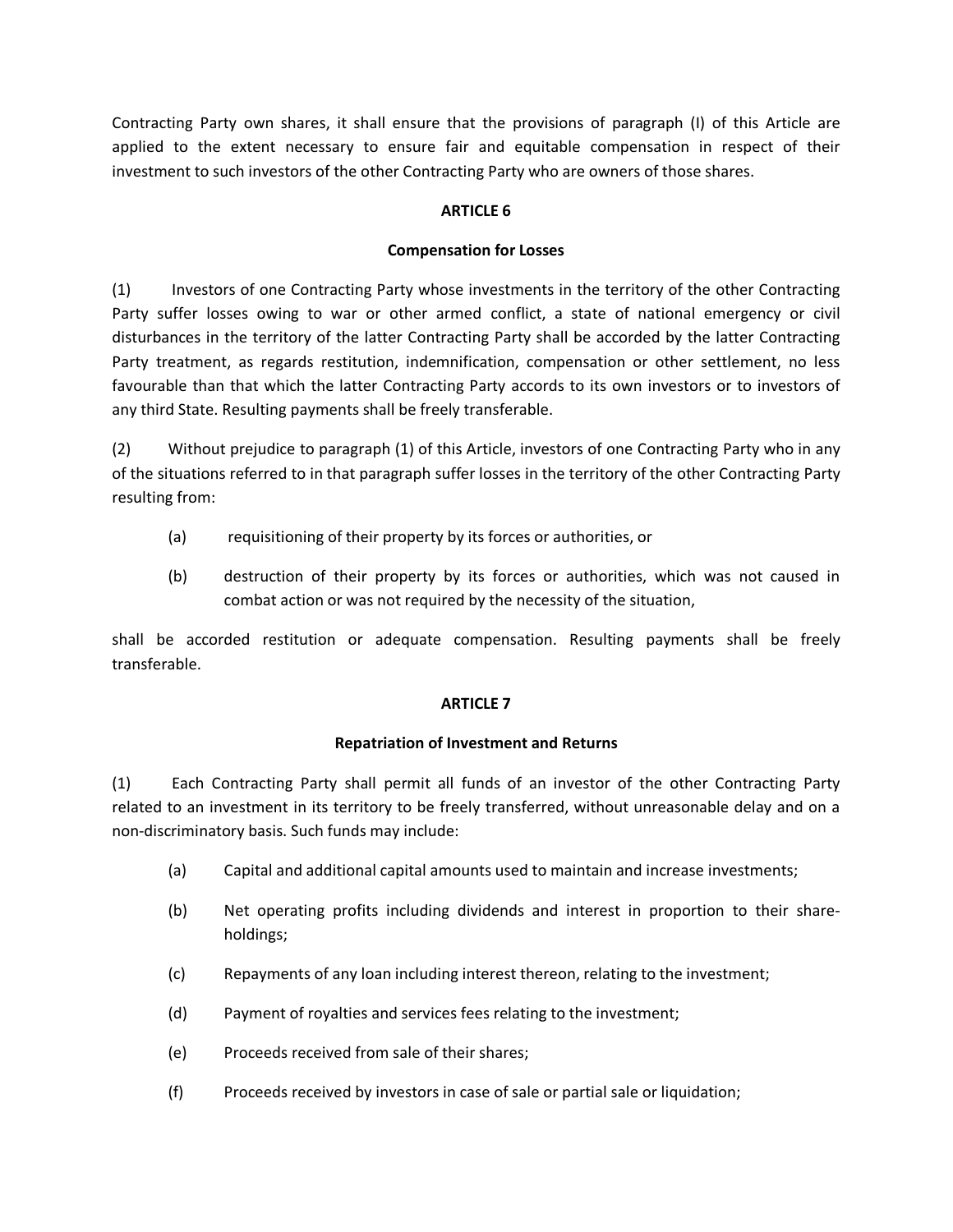(g) The earnings of citizens/nationals of one Contracting Party who work in connection with investment in the territory of the other Contracting Party.

(2) Nothing in paragraph (1) of this Article shall affect the transfer of any compensation under Article 6 of this Agreement.

(3) Unless otherwise agreed to between the parties, currency transfer under paragraph (1) of this Article shall be permitted in the currency of the original Investment or any other convertible currency. Such transfer shall be made at the prevailing market rate of exchange on the date of transfer.

## **ARTICLE 8**

### **Subrogation**

(1) Where one Contracting Party or its designated agency has guaranteed any indemnity against non-commercial risks in respect of any investment by any of its investors in the territory of the other Contracting Party and has made payment to such investors in respect of their claims under this Agreement, the other Contracting Party agrees that the first Contracting Party or its designated agency is entitled by virtue of subrogation to exercise the rights and assert the claims of those investors. The subrogated rights or claims shall not exceed the original rights or claim of such investors.

(2) Any payments received in non-convertible currency by the first Contracting Party in pursuance of the rights and claims acquired shall be freely available to the first Contracting Party for the purpose of meeting any expenditure incurred in the territory of the second Contracting Party.

## **ARTICLE 9**

## **Settlement of Disputes between an Investor and a Contracting Party**

(1) Any dispute between an investor of one Contracting Party and the other Contracting Party in relation to an investment of the former under this Agreement shall, as far as possible, be settled amicably through negotiations between the parties to the dispute.

(2) Any such dispute which has not been amicably settled within a period of six months may, if both Parties agree, be submitted:

- (a) for resolution, in accordance with the law of the Contracting Party which has admitted the investment to that Contracting Party's competent judicial, arbitral or administrative bodies; or
- (b) to the International conciliation under the Conciliation Rules of the United Nations Commission on International Trade Law.

(3) Should the Parties fail to agree on a dispute settlement procedure provided under paragraph (2) of this Article or where a dispute is referred to conciliation but conciliation proceedings are terminated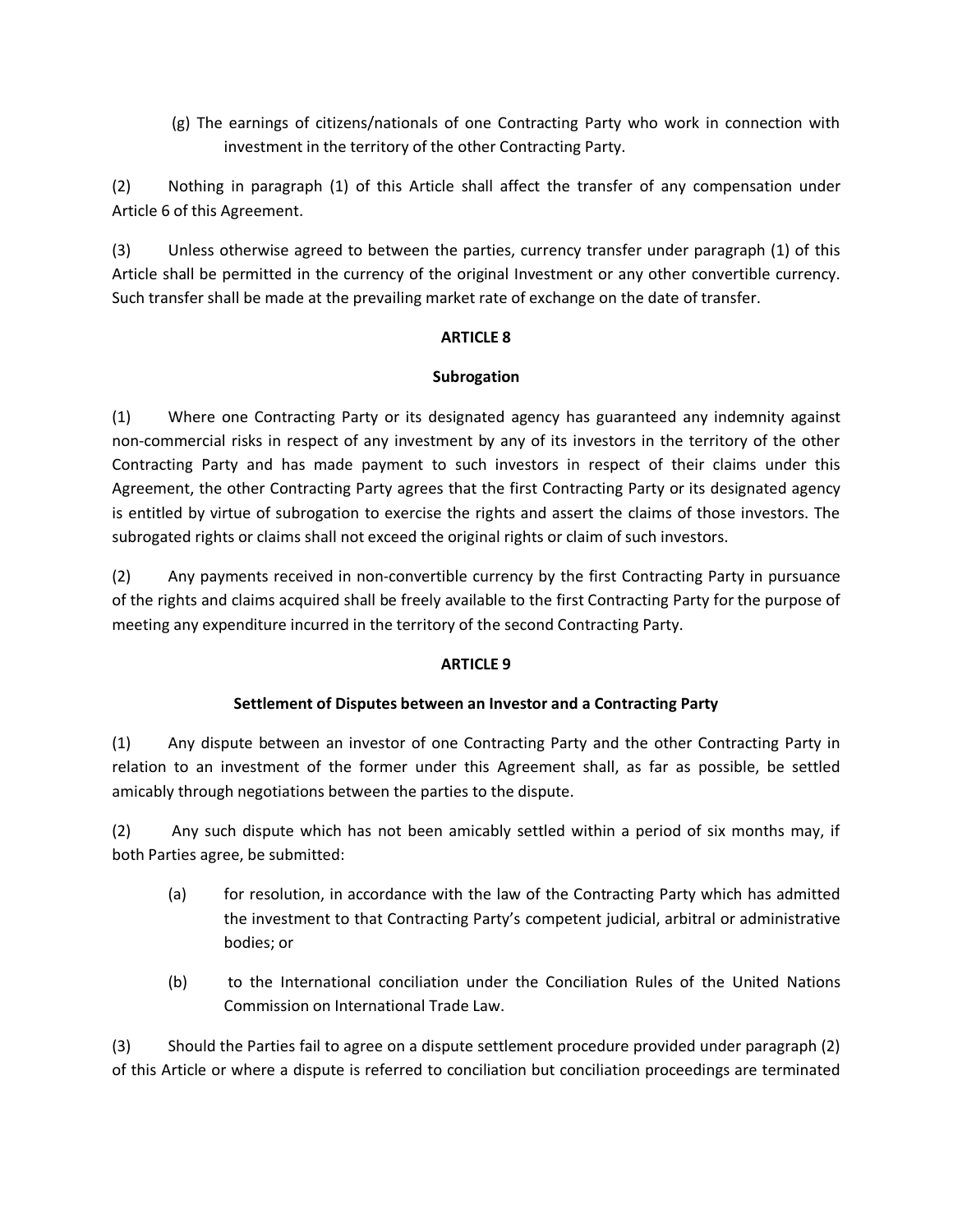other than by signing of a settlement agreement, the dispute may be referred to Arbitration. The Arbitration procedure shall be as follows:

- (a) If the Contracting Party of the Investor and the other Contracting Party are both parties to the convention on the Settlement of Investment Disputes between States and nationals of other States, 1965 and the investor consents in writing to submit the dispute to the International Centre for the Settlement of Investment Disputes such a dispute shall be referred to the Centre; or
- (b) to an ad hoc arbitral tribunal by either party to the dispute in accordance with the Arbitration Rules of the United Nations Commission on International Trade Law, 1976.

## **ARTICLE 10**

## **Disputes Between the Contracting Parties**

(1) Disputes between the Contracting Parties concerning the interpretation or application of this Agreement should, as far as possible, be settled through negotiation.

(2) If a dispute between the Contracting Parties cannot thus be settled within six months from the time the dispute arose, it shall upon the request of either Contracting Party be submitted to an arbitral tribunal.

(3) Such an arbitral tribunal shall be constituted for each individual case in the following way. Within two months of the receipt of the request for arbitration, each Contracting Party shall appoint one member of the tribunal. Those two members shall then select a national of a third State who on approval by the two Contracting Parties shall be appointed Chairman of the tribunal. The Chairman shall be appointed within two months from the date of appointment of the other two members.

(4) If within the period specified in paragraph (3) of this Article the necessary appointments have not been made, either Contracting Party may, in the absence of any other agreement, invite the President of the International Court of Justice to make any necessary appointments. If the President is a national of either Contracting Party or if he is otherwise prevented from discharging the said function, the Vice President shall be invited to make the necessary appointments. If the Vice President is a national of either Contracting Party or if he too is prevented from discharging the said function, the Member of the International Court of Justice next in seniority who is not a national of either Contracting party shall be invited to make the necessary appointments.

(5) The arbitral tribunal shall reach its decision by a majority of : votes. Such decisions shall be binding on both Contracting Parties. Each Contracting Party shall bear the cost of its own member of the tribunal and of its representation in the arbitral proceedings; the cost of the Chairman and the remaining costs shall be borne in equal parts by the Contracting Parties. The tribunal may, however, in its decision direct that a higher proportion of costs shall be borne by one of the two Contracting Parties, and this award shall be binding on both Contracting parties. The tribunal shall determine its own procedures.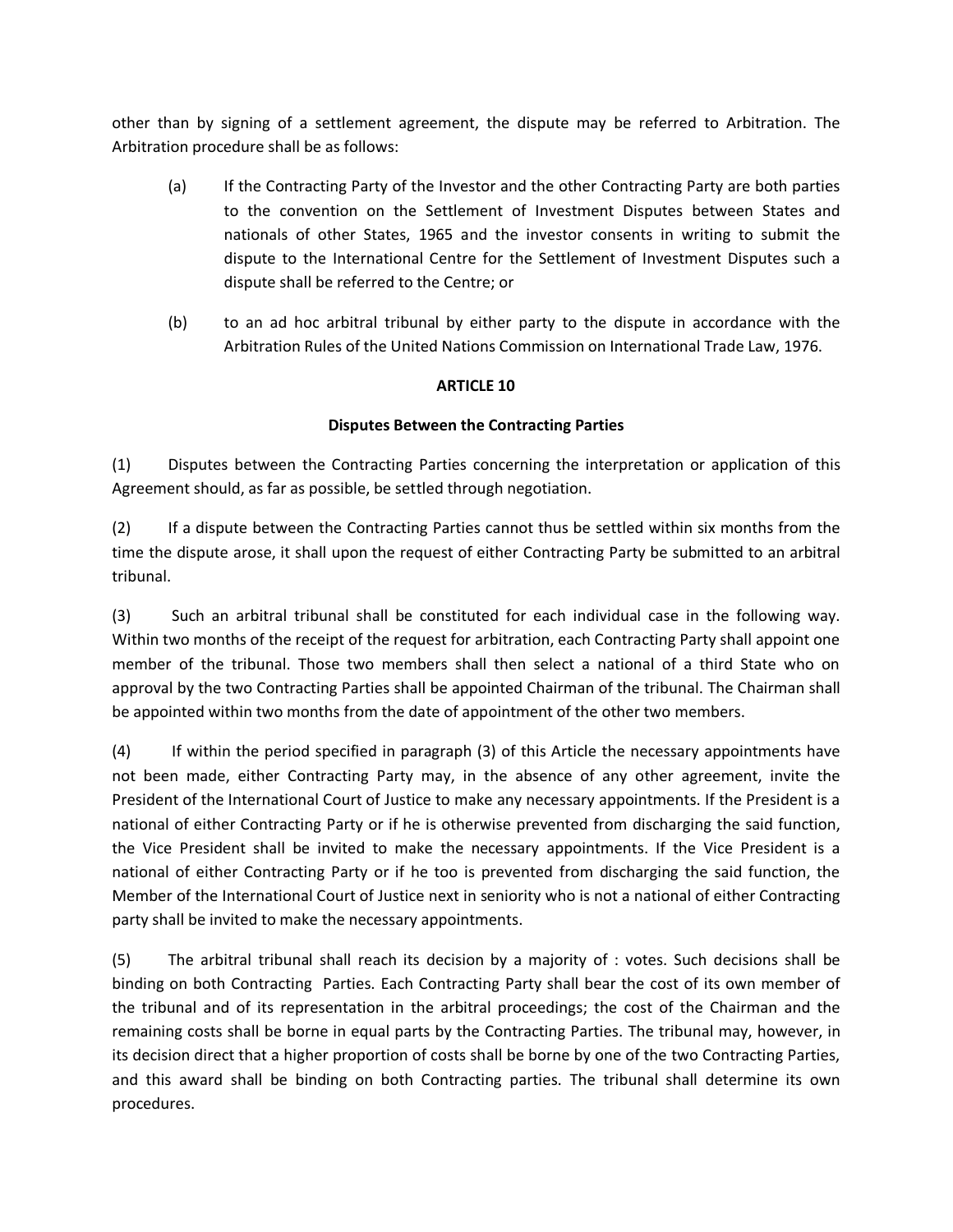#### **ARTICLE 11**

#### **Entry and Sojourn of Personnel**

A Contracting Party shall, subject to its applicable laws, permit experts employed by companies of the other Contracting Party to enter and remain in its territory for the purpose of engaging in activities connected with investments. .

#### **ARTICLE 12**

#### **Applicable Laws**

(1) Except as otherwise provided in this Agreement, all investment shall be governed by the laws in force in the territory of the Contracting Party in which such investments are made.

(2) Notwithstanding paragraph (1) of this Article nothing in this Agreement precludes the host Contracting Party from taking action for the protection of its essential security interests or in circumstances of extreme emergency in accordance with its laws normally and reasonably applied on a non- discriminatory basis.

#### **ARTICLE 13**

#### **Application of other Rules**

If the provisions of law of either Contracting Party or obligations under international law existing at present or established hereafter between the Contracting Parties in addition to the present Agreement contain rules, whether general or specific; entitling investments by investors of the other Contracting Party to a treatment more favourable than is provided for by the present Agreement, such rules shall to the extent that they are more favourable prevail over the present Agreement.

#### **ARTICLE 14**

#### **Consultation and Amendment**

(1) Either Contracting Party may request that consultations be held on any matter concerning this agreement. The other party shall accord sympathetic consideration to the proposal and shall afford adequate opportunity for such consultations.

(2) This Agreement may be amended at any time, if deemed necessary, by mutual consent of both Contracting Parties.